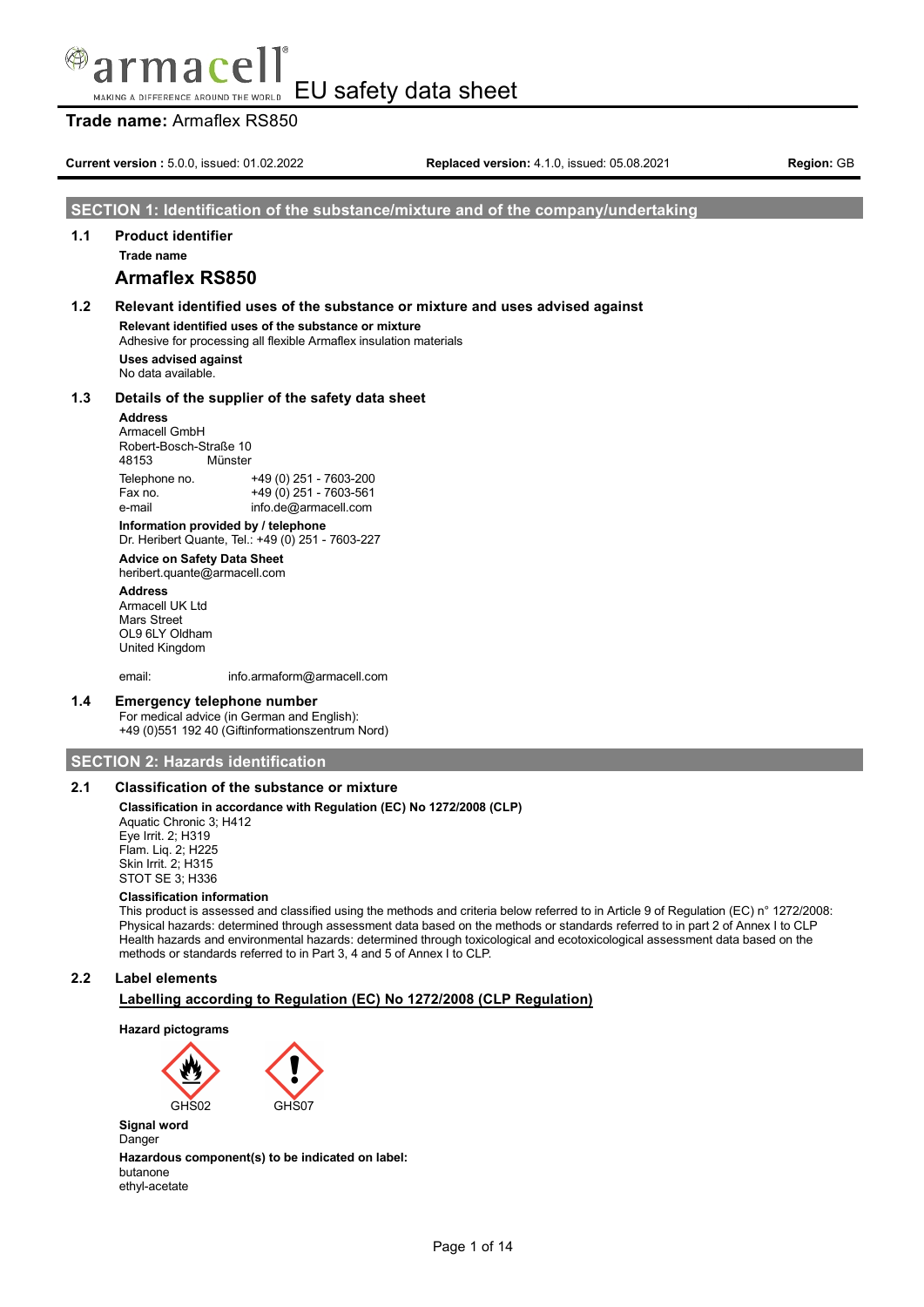

# **Trade name:** Armaflex RS850

**Current version :** 5.0.0, issued: 01.02.2022 **Replaced version:** 4.1.0, issued: 05.08.2021 **Region:** GB

| methylcyclohexane<br>acetone                                                                                                    |                                                                                                                                                                                                                                                                                                                                                                                                                  |
|---------------------------------------------------------------------------------------------------------------------------------|------------------------------------------------------------------------------------------------------------------------------------------------------------------------------------------------------------------------------------------------------------------------------------------------------------------------------------------------------------------------------------------------------------------|
| Hazard statement(s)<br>H <sub>225</sub>                                                                                         | Highly flammable liquid and vapour.                                                                                                                                                                                                                                                                                                                                                                              |
| H315<br>H319                                                                                                                    | Causes skin irritation.<br>Causes serious eye irritation.                                                                                                                                                                                                                                                                                                                                                        |
| H336<br>H412                                                                                                                    | May cause drowsiness or dizziness.<br>Harmful to aquatic life with long lasting effects.                                                                                                                                                                                                                                                                                                                         |
| Hazard statements (EU)<br>EUH208                                                                                                | Contains Rosin; colophony. May produce an allergic reaction.                                                                                                                                                                                                                                                                                                                                                     |
| Precautionary statement(s)<br>P <sub>210</sub><br>P <sub>261</sub><br>P <sub>280</sub><br>P312<br>P337+P313<br>P <sub>501</sub> | Keep away from heat, hot surfaces, sparks, open flames and other ignition sources. No smoking.<br>Avoid breathing vapours/spray.<br>Wear protective gloves/protective clothing/eye protection.<br>Call a POISON CENTER/doctor if you feel unwell.<br>If eye irritation persists: Get medical advice/attention.<br>Dispose of contents/container to a facility in accordance with local and national regulations. |

### **2.3 Other hazards**

Vapours can form an explosive mixture with air.

PBT assessment No data available. vPvB assessment No data available.

### **SECTION 3: Composition/information on ingredients**

### **3.1 Substances**

Not applicable. The product is not a substance.

### **3.2 Mixtures**

**Hazardous ingredients**

| <b>No</b>      | Substance name     |                                     |                          | <b>Additional information</b> |       |        |
|----------------|--------------------|-------------------------------------|--------------------------|-------------------------------|-------|--------|
|                | CAS / EC / Index / | Classification (EC) 1272/2008 (CLP) | <b>Concentration</b>     |                               |       | $\%$   |
|                | <b>REACH no</b>    |                                     |                          |                               |       |        |
|                | butanone           |                                     |                          |                               |       |        |
|                | 78-93-3            | Flam. Lig. 2; H225                  | $>=$                     | $25.00 - 5$                   | 50.00 | wt%    |
|                | 201-159-0          | Eye Irrit. 2; H319                  |                          |                               |       |        |
|                | 606-002-00-3       | STOT SE 3; H336                     |                          |                               |       |        |
|                | 01-2119457290-43   | <b>EUH066</b>                       |                          |                               |       |        |
| $\overline{2}$ | ethyl-acetate      |                                     |                          |                               |       |        |
|                | 141-78-6           | <b>EUH066</b>                       | $>=$                     | $25.00 - 5$                   | 50.00 | wt%    |
|                | 205-500-4          | Eye Irrit. 2; H319                  |                          |                               |       |        |
|                | 607-022-00-5       | Flam. Liq. 2; H225                  |                          |                               |       |        |
|                | 01-2119475103-46   | <b>STOT SE 3; H336</b>              |                          |                               |       |        |
| 3              | methylcyclohexane  |                                     |                          | pls. refer to footnote (1)    |       |        |
|                | 108-87-2           | Flam. Lig. 2; H225                  | $>=$                     | $10.00 - 5$                   | 25.00 | $wt\%$ |
|                | 203-624-3          | Asp. Tox. 1; H304                   |                          |                               |       |        |
|                | 601-018-00-7       | Skin Irrit. 2; H315                 |                          |                               |       |        |
|                | 01-2119556887-18   | <b>STOT SE 3; H336</b>              |                          |                               |       |        |
|                |                    | Aquatic Acute 1; H400               |                          |                               |       |        |
|                |                    | Aquatic Chronic 2; H411             |                          |                               |       |        |
| $\overline{4}$ | acetone            |                                     |                          |                               |       |        |
|                | 67-64-1            | Flam. Liq. 2; H225                  | $>=$                     | $10.00 - 5$                   | 25.00 | wt%    |
|                | 200-662-2          | Eye Irrit. 2; H319                  |                          |                               |       |        |
|                | 606-001-00-8       | STOT SE 3; H336                     |                          |                               |       |        |
|                | 01-2119471330-49   | <b>EUH066</b>                       |                          |                               |       |        |
| 5              | Rosin; colophony   |                                     |                          |                               |       |        |
|                | 8050-09-7          | Skin Sens. 1; H317                  | $\overline{\phantom{a}}$ | 1.00                          |       | $wt\%$ |
|                | 232-475-7          |                                     |                          |                               |       |        |
|                | 650-015-00-7       |                                     |                          |                               |       |        |
|                | 01-2119480418-32   |                                     |                          |                               |       |        |
| 6              | zinc oxide         |                                     |                          |                               |       |        |
|                | 1314-13-2          | Aquatic Acute 1; H400               | $\,<$                    | 1.00                          |       | wt%    |
|                | 215-222-5          | Aquatic Chronic 1; H410             |                          |                               |       |        |
|                | 030-013-00-7       |                                     |                          |                               |       |        |
|                |                    |                                     |                          |                               |       |        |

Full Text for all H-phrases and EUH-phrases: pls. see section 16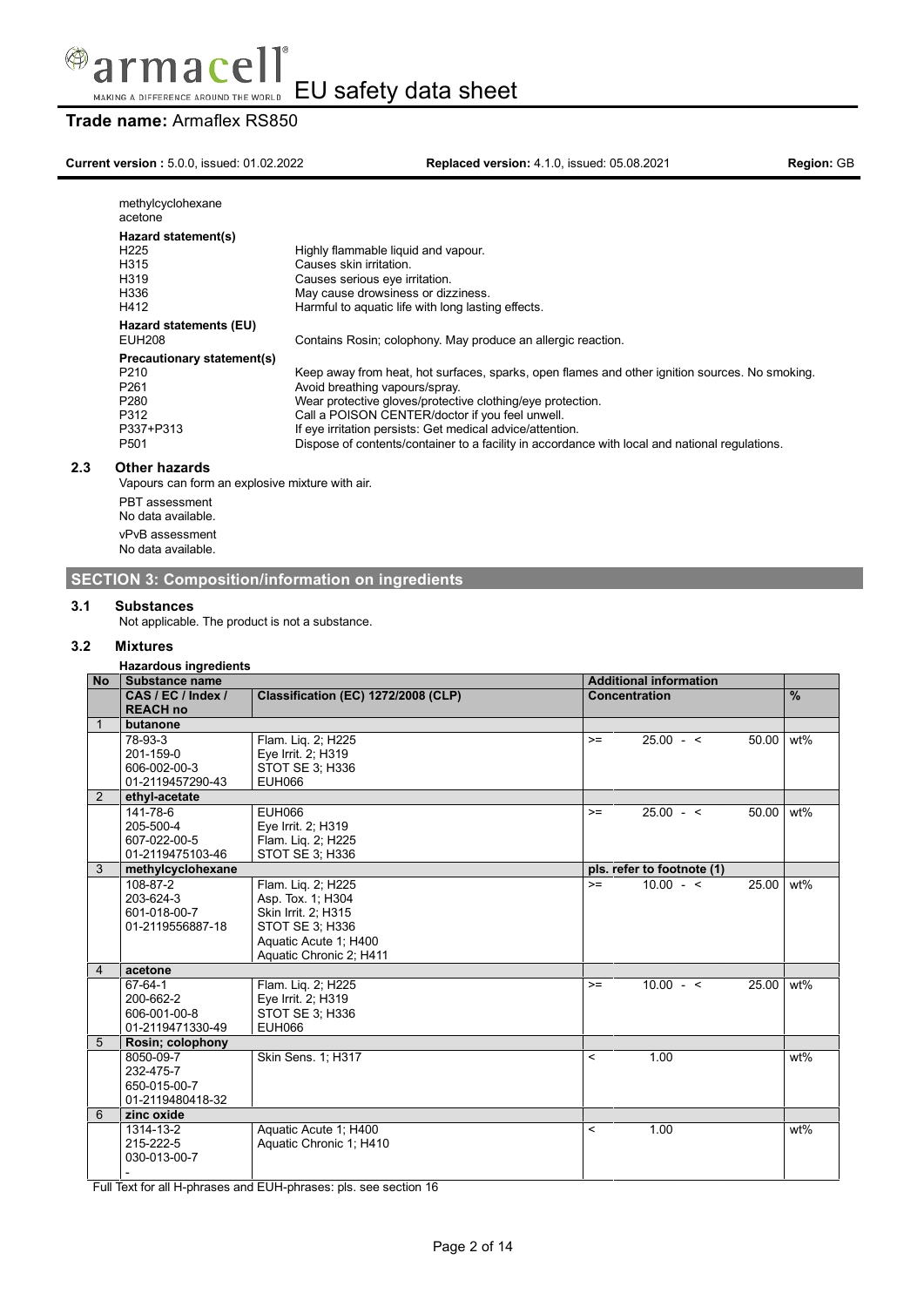macel

### **Trade name:** Armaflex RS850

(1) Aberrant from/in addition to the classification set out in Annex VI, this substance is classified according to European Regulation (EC) No 1272/2008 (CLP), Article 4 (3), paragraph 2.

### **SECTION 4: First aid measures**

### **4.1 Description of first aid measures**

#### **General information**

In case of persisting adverse effects, consult a physician. Remove contaminated clothing and shoes immediately, and launder thoroughly before reusing.

#### **After inhalation**

When inhaled remove to fresh air and seek medical aid.

#### **After skin contact**

When in contact with the skin, clean with soap and water.

#### **After eye contact**

Remove contact lenses, irrigate copiously with clean, fresh water for at least 15 minutes, holding the eyelids apart and seek medical advice.

#### **After ingestion**

Do not induce vomiting. Call a doctor immediately.

#### **4.2 Most important symptoms and effects, both acute and delayed** No data available.

**4.3 Indication of any immediate medical attention and special treatment needed** No data available.

### **SECTION 5: Firefighting measures**

### **5.1 Extinguishing media**

#### **Suitable extinguishing media**

Water spray jet; Carbon dioxide; Dry chemical extinguisher; Foam **Unsuitable extinguishing media** High power water jet

### **5.2 Special hazards arising from the substance or mixture**

In the event of fire, the following can be released: Carbon monoxide (CO); Carbon dioxide (CO2)

### **5.3 Advice for firefighters**

Use self-contained breathing apparatus. Wear protective clothing. Fire residues and contaminated firefighting water must be disposed of in accordance with the local regulations.

### **SECTION 6: Accidental release measures**

### **6.1 Personal precautions, protective equipment and emergency procedures**

#### **For non-emergency personnel**

Exclude sources of ignition and ventilate the area. Do not inhale vapours. Refer to protective measures listed in sections 7 and 8. **For emergency responders**

No data available. Personal protective equipment (PPE) - see Section 8.

#### **6.2 Environmental precautions**

Do not discharge into the drains/surface waters/groundwater. Do not discharge into the subsoil/soil. In case of entry into waterways, soil or drains, inform the responsible authorities.

### **6.3 Methods and material for containment and cleaning up**

Pick up rest with absorbent material (e.g. sand, sawdust, general-purpose binder, kieselguhr). When collected, handle material as described under the section heading "Disposal considerations".

### **6.4 Reference to other sections**

No data available.

### **SECTION 7: Handling and storage**

### **7.1 Precautions for safe handling**

#### **Advice on safe handling**

Provide good ventilation at the work area (local exhaust ventilation, if necessary).

### **General protective and hygiene measures**

Do not eat, drink or smoke during work time. Keep away from foodstuffs and beverages. Wash hands before breaks and after work.

### **Advice on protection against fire and explosion**

Keep away from sources of ignition - refrain from smoking. Take precautionary measures against static charges.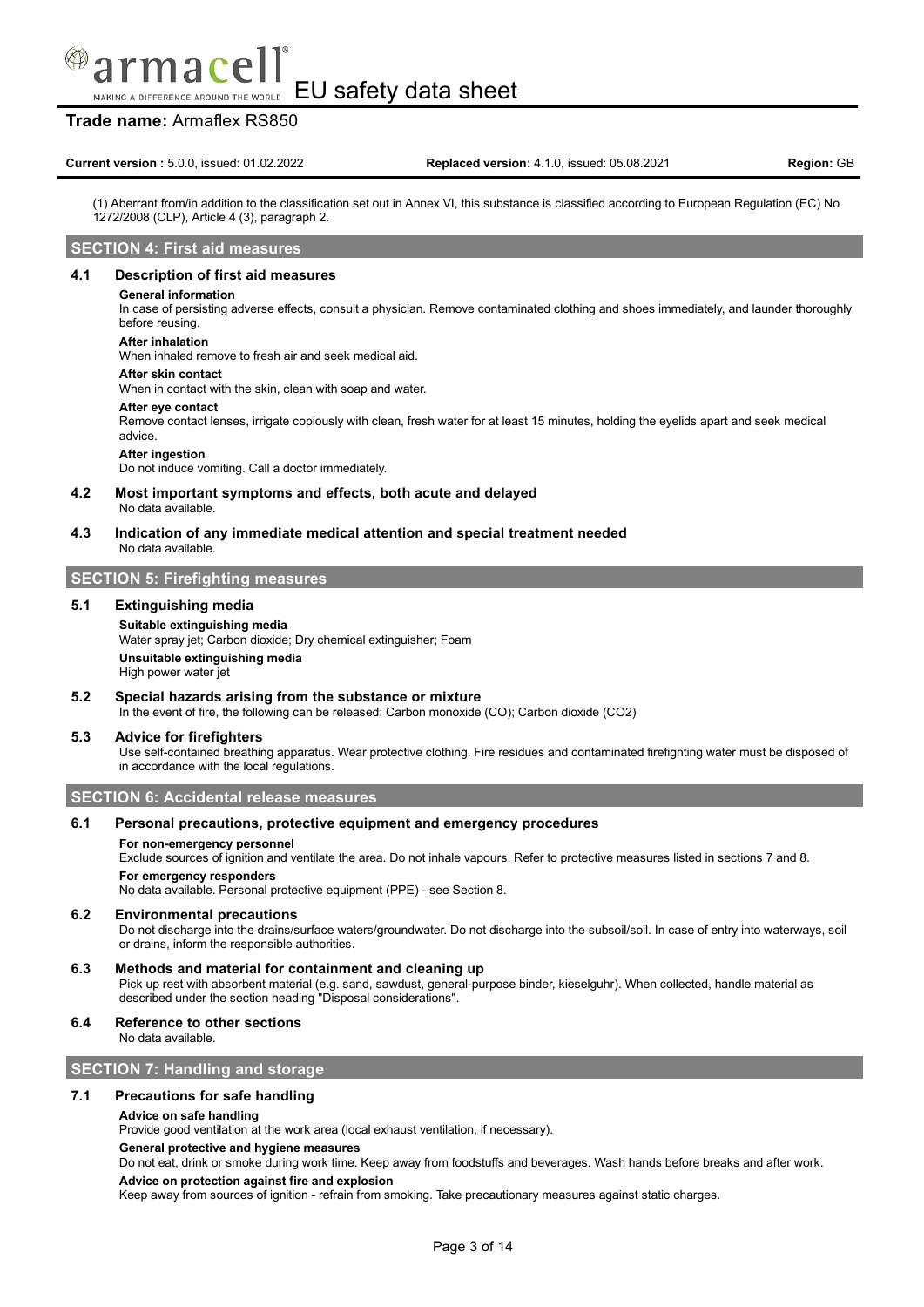

MAKING A DIFFERENCE AROUND THE WORLD EU safety data sheet

# **Trade name:** Armaflex RS850

|     | <b>Current version: 5.0.0, issued: 01.02.2022</b>                                                                                                   | <b>Replaced version: 4.1.0. issued: 05.08.2021</b> |        | <b>Region: GB</b> |  |  |
|-----|-----------------------------------------------------------------------------------------------------------------------------------------------------|----------------------------------------------------|--------|-------------------|--|--|
| 7.2 | Conditions for safe storage, including any incompatibilities                                                                                        |                                                    |        |                   |  |  |
|     | Technical measures and storage conditions<br>Keep container tightly closed in a cool, well-ventilated place. Protect from heat and direct sunlight. |                                                    |        |                   |  |  |
|     | Storage stability<br>Value                                                                                                                          | 36                                                 | months |                   |  |  |
|     | Requirements for storage rooms and vessels<br>Containers which are opened must be carefully closed and kept upright to prevent leakage.             |                                                    |        |                   |  |  |
|     | Incompatible products<br>Do not store together with: explosive substances; spontaneously combusting substances                                      |                                                    |        |                   |  |  |
| 7.3 | Specific end use(s)<br>No data available.                                                                                                           |                                                    |        |                   |  |  |

**SECTION 8: Exposure controls/personal protection**

### **8.1 Control parameters**

### **Occupational exposure limit values**

| <b>No</b>      | Substance name                                           | CAS no.   |                   | EC no.    |     |
|----------------|----------------------------------------------------------|-----------|-------------------|-----------|-----|
| $\mathbf{1}$   | butanone                                                 | 78-93-3   |                   | 201-159-0 |     |
|                | 2000/39/EC                                               |           |                   |           |     |
|                | <b>Butanone</b>                                          |           |                   |           |     |
|                | WEL short-term (15 min reference period)                 | 900       | mq/m <sup>3</sup> | 300       | ppm |
|                | WEL long-term (8-hr TWA reference period)                | 600       | mq/m <sup>3</sup> | 200       | ppm |
|                | List of approved workplace exposure limits (WELs) / EH40 |           |                   |           |     |
|                | Butan-2-one                                              |           |                   |           |     |
|                | WEL short-term (15 min reference period)                 | 899       | mq/m <sup>3</sup> | 300       | ppm |
|                | WEL long-term (8-hr TWA reference period)                | 600       | mg/m <sup>3</sup> | 200       | ppm |
|                | Comments                                                 | Sk, BMGV  |                   |           |     |
| $\overline{2}$ | ethyl-acetate                                            | 141-78-6  |                   | 205-500-4 |     |
|                | 2017/164/EU                                              |           |                   |           |     |
|                | Ethyl acetate                                            |           |                   |           |     |
|                | WEL short-term (15 min reference period)                 | 1468      | mg/m <sup>3</sup> | 400       | ppm |
|                | WEL long-term (8-hr TWA reference period)                | 734       | mq/m <sup>3</sup> | 200       | ppm |
|                | List of approved workplace exposure limits (WELs) / EH40 |           |                   |           |     |
|                | Ethyl acetate                                            |           |                   |           |     |
|                | WEL short-term (15 min reference period)                 |           |                   | 400       | ppm |
|                | WEL long-term (8-hr TWA reference period)                |           |                   | 200       | ppm |
| $\mathbf{3}$   | acetone                                                  | 67-64-1   |                   | 200-662-2 |     |
|                | 2000/39/EC                                               |           |                   |           |     |
|                | Acetone                                                  |           |                   |           |     |
|                | WEL long-term (8-hr TWA reference period)                | 1210      | mq/m <sup>3</sup> | 500       | ppm |
|                | List of approved workplace exposure limits (WELs) / EH40 |           |                   |           |     |
|                | Acetone                                                  |           |                   |           |     |
|                | WEL short-term (15 min reference period)                 | 3620      | mq/m <sup>3</sup> | 1500      | ppm |
|                | WEL long-term (8-hr TWA reference period)                | 1210      | mg/m <sup>3</sup> | 500       | ppm |
| $\overline{4}$ | Rosin; colophony                                         | 8050-09-7 |                   | 232-475-7 |     |
|                | List of approved workplace exposure limits (WELs) / EH40 |           |                   |           |     |
|                | Rosin-based solder flux fume                             |           |                   |           |     |
|                | WEL short-term (15 min reference period)                 | 0.15      | mq/m <sup>3</sup> |           |     |
|                | WEL long-term (8-hr TWA reference period)                | 0.05      | mq/m <sup>3</sup> |           |     |
|                | Comments                                                 | Sen       |                   |           |     |

### **DNEL, DMEL and PNEC values**

### **DNEL values (worker)**

| <b>No</b>      | Substance name           | CAS / EC no          |               |           |                   |
|----------------|--------------------------|----------------------|---------------|-----------|-------------------|
|                | <b>Route of exposure</b> | <b>Exposure time</b> | <b>Effect</b> | Value     |                   |
|                | butanone                 |                      |               | 78-93-3   |                   |
|                |                          |                      |               | 201-159-0 |                   |
|                | dermal                   | Long term (chronic)  | systemic      | 1161      | mg/kg/day         |
|                | inhalative               | Long term (chronic)  | systemic      | 600.00    | ma/m <sup>3</sup> |
| $\overline{2}$ | ethyl-acetate            |                      |               | 141-78-6  |                   |
|                |                          |                      |               | 205-500-4 |                   |
|                | dermal                   | Long term (chronic)  | systemic      | 63        | mg/kg/day         |
|                | inhalative               | Short term (acut)    | systemic      | 1468      | mg/m <sup>3</sup> |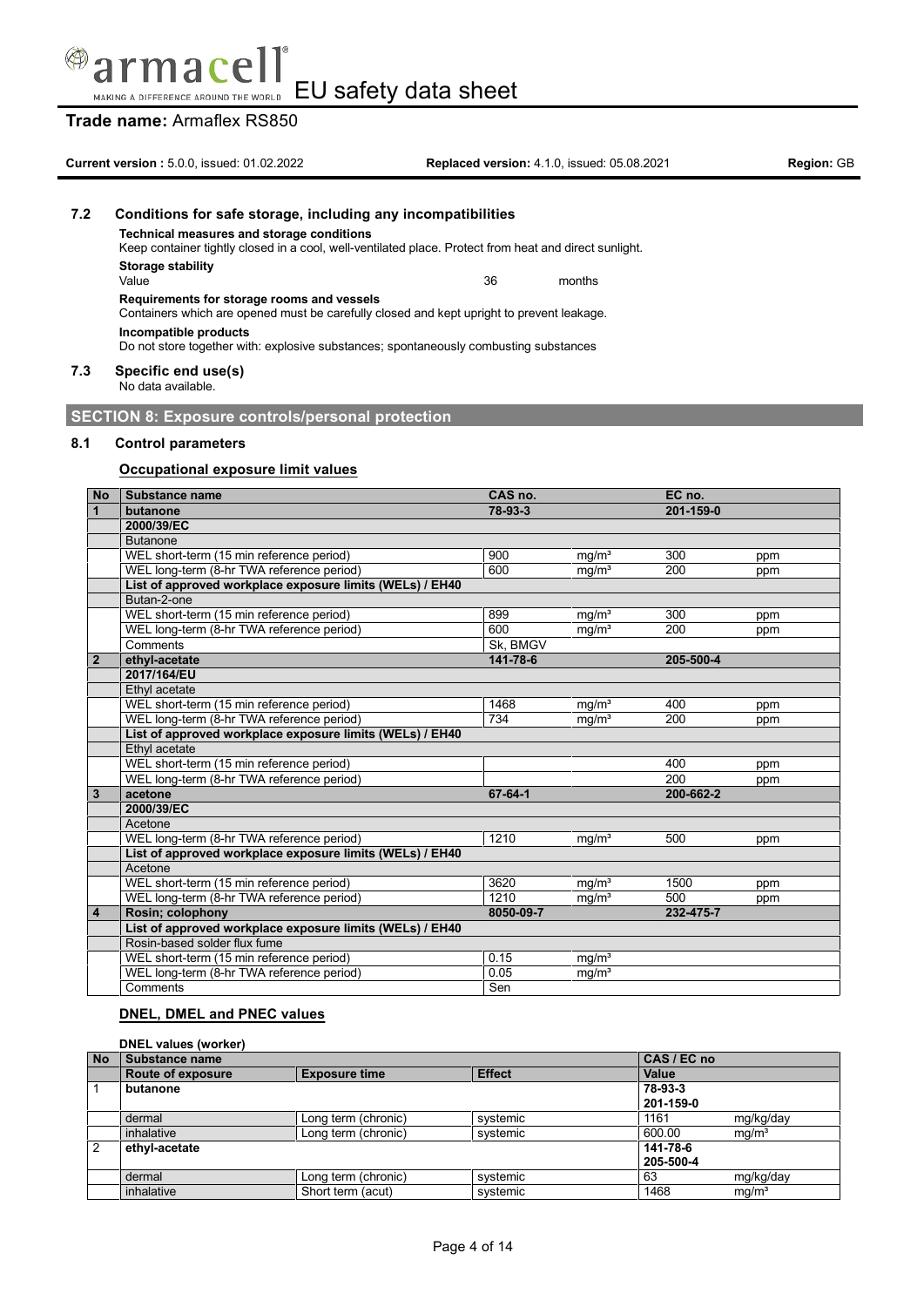

# **Trade name:** Armaflex RS850

**Current version :** 5.0.0, issued: 01.02.2022 **Replaced version:** 4.1.0, issued: 05.08.2021 **Region:** GB

|                | inhalative                    | Long term (chronic)          |                                               | local         | 734              |                            | mg/m <sup>3</sup> |
|----------------|-------------------------------|------------------------------|-----------------------------------------------|---------------|------------------|----------------------------|-------------------|
|                | inhalative                    | Short term (acut)            |                                               | local         |                  | 1468                       | mg/m <sup>3</sup> |
|                | inhalative                    | Long term (chronic)          |                                               | systemic      | 734              |                            | mq/m <sup>3</sup> |
| 3              | acetone                       |                              |                                               |               |                  | 67-64-1                    |                   |
|                |                               |                              |                                               |               |                  | 200-662-2                  |                   |
|                | dermal                        | Long term (chronic)          |                                               | systemic      | 186              |                            | mg/kg/day         |
|                | inhalative                    | Short term (acut)            |                                               | local         | 2420             |                            | mg/m <sup>3</sup> |
|                | inhalative                    | Short term (acut)            |                                               | systemic      |                  | 1210                       | mg/m <sup>3</sup> |
|                | <b>DNEL value (consumer)</b>  |                              |                                               |               |                  |                            |                   |
| No             | Substance name                |                              |                                               |               |                  | CAS / EC no                |                   |
|                | Route of exposure             | <b>Exposure time</b>         |                                               | <b>Effect</b> |                  | Value                      |                   |
| $\mathbf{1}$   | butanone                      |                              |                                               |               |                  | 78-93-3                    |                   |
|                |                               |                              |                                               |               |                  | 201-159-0                  |                   |
|                | oral                          | Long term (chronic)          |                                               | systemic      | 31               |                            | mg/kg/day         |
|                | dermal                        | Long term (chronic)          |                                               | systemic      | 412              |                            | mg/kg/day         |
|                | inhalative                    | Long term (chronic)          |                                               | systemic      | 106              |                            | mq/m <sup>3</sup> |
| $\overline{2}$ | ethyl-acetate                 |                              |                                               |               |                  | $141 - 78 - 6$             |                   |
|                |                               |                              |                                               |               |                  | 205-500-4                  |                   |
|                | oral                          | Long term (chronic)          |                                               | systemic      | 4.5              |                            | mg/kg/day         |
|                | dermal                        | Long term (chronic)          |                                               | systemic      | 37               |                            | mg/kg/day         |
|                | inhalative                    | Short term (acut)            |                                               | systemic      | 734              |                            | ma/m <sup>3</sup> |
|                | inhalative                    | Long term (chronic)          |                                               | local         | $\overline{367}$ |                            | mg/m <sup>3</sup> |
|                | inhalative                    | Short term (acut)            |                                               | local         | 734              |                            | mg/m <sup>3</sup> |
|                | inhalative                    | Long term (chronic)          |                                               | systemic      | 367              |                            | mq/m <sup>3</sup> |
| 3              | acetone                       |                              |                                               |               |                  | 67-64-1<br>200-662-2       |                   |
|                |                               |                              |                                               |               |                  |                            |                   |
|                | oral<br>dermal                | Long term (chronic)          |                                               | systemic      | 62<br>62         |                            | mg/kg/day         |
|                |                               | Long term (chronic)          |                                               | systemic      |                  |                            | mg/kg/day         |
|                | inhalative                    | Long term (chronic)          |                                               | systemic      | 200              |                            | mq/m <sup>3</sup> |
|                | <b>PNEC values</b>            |                              |                                               |               |                  |                            |                   |
| No             | <b>Substance name</b>         |                              |                                               |               |                  | CAS / EC no                |                   |
|                | ecological compartment        |                              | <b>Type</b>                                   |               |                  | Value                      |                   |
| $\mathbf{1}$   | butanone                      |                              |                                               |               |                  | 78-93-3                    |                   |
|                |                               |                              |                                               |               |                  | 201-159-0                  |                   |
|                | water                         |                              | fresh water                                   |               | 55.8             |                            | mg/L              |
|                | water                         |                              | marine water                                  |               | 55.8             |                            | mg/L              |
|                | water                         |                              | Aqua intermittent                             |               | 55.8             |                            | mg/L              |
|                | water                         |                              | fresh water sediment                          |               |                  | 284.74                     | mg/kg             |
|                | with reference to: dry weight |                              |                                               |               |                  |                            |                   |
|                | water                         |                              | marine water sediment                         |               |                  | 284.7                      | mg/kg             |
|                | with reference to: dry weight |                              |                                               |               |                  |                            |                   |
|                | soil                          |                              | $\overline{a}$                                |               | 22.5             |                            | mg/kg             |
|                | with reference to: dry weight |                              |                                               |               |                  |                            |                   |
|                | sewage treatment plant        | $\qquad \qquad \blacksquare$ |                                               |               | 709              |                            | mg/L              |
|                | secondary poisoning           |                              | $\overline{a}$                                |               | 1000             |                            | mg/kg             |
|                | with reference to: food       |                              |                                               |               |                  |                            |                   |
| $\overline{2}$ | ethyl-acetate                 |                              |                                               |               |                  | 141-78-6                   |                   |
|                |                               |                              |                                               |               |                  | 205-500-4                  |                   |
|                | water                         |                              | fresh water                                   |               | 0.24             |                            | mg/L              |
|                | water                         |                              | marine water                                  |               |                  | 0.024                      | mg/L              |
|                | water                         |                              | Aqua intermittent                             |               | 1.65             |                            | mq/L              |
|                | water                         |                              | fresh water sediment<br>marine water sediment |               | 1.15             |                            | mg/kg dry weight  |
|                | water                         |                              |                                               |               |                  | 0.115                      | mg/kg dry weight  |
|                | soil                          |                              |                                               |               |                  | 0.148                      | mg/kg dry weight  |
|                | sewage treatment plant        |                              | $\overline{\phantom{0}}$<br>L.                |               | 650              |                            | mg/L              |
|                | secondary poisoning           |                              |                                               |               | 200              |                            | mg/kg             |
| 3              | acetone                       |                              |                                               |               |                  | $67 - 64 - 1$<br>200-662-2 |                   |
|                |                               |                              |                                               |               | 10.6             |                            |                   |
|                | water                         |                              | fresh water                                   |               | $\overline{21}$  |                            | mg/L<br>mg/L      |
|                | water                         |                              | Aqua intermittent                             |               | 1.06             |                            |                   |
|                | water                         |                              | marine water                                  |               |                  |                            | mg/L              |
|                | water                         |                              | fresh water sediment<br>marine water sediment |               | 30.4<br>3.04     |                            | mg/kg<br>mg/kg    |
|                | water<br>soil                 |                              |                                               |               | 29.5             |                            |                   |
|                |                               |                              | $\overline{\phantom{0}}$                      |               | 100              |                            | mg/kg<br>mg/L     |
|                | sewage treatment plant        |                              | $\overline{\phantom{0}}$                      |               |                  |                            |                   |

### **8.2 Exposure controls**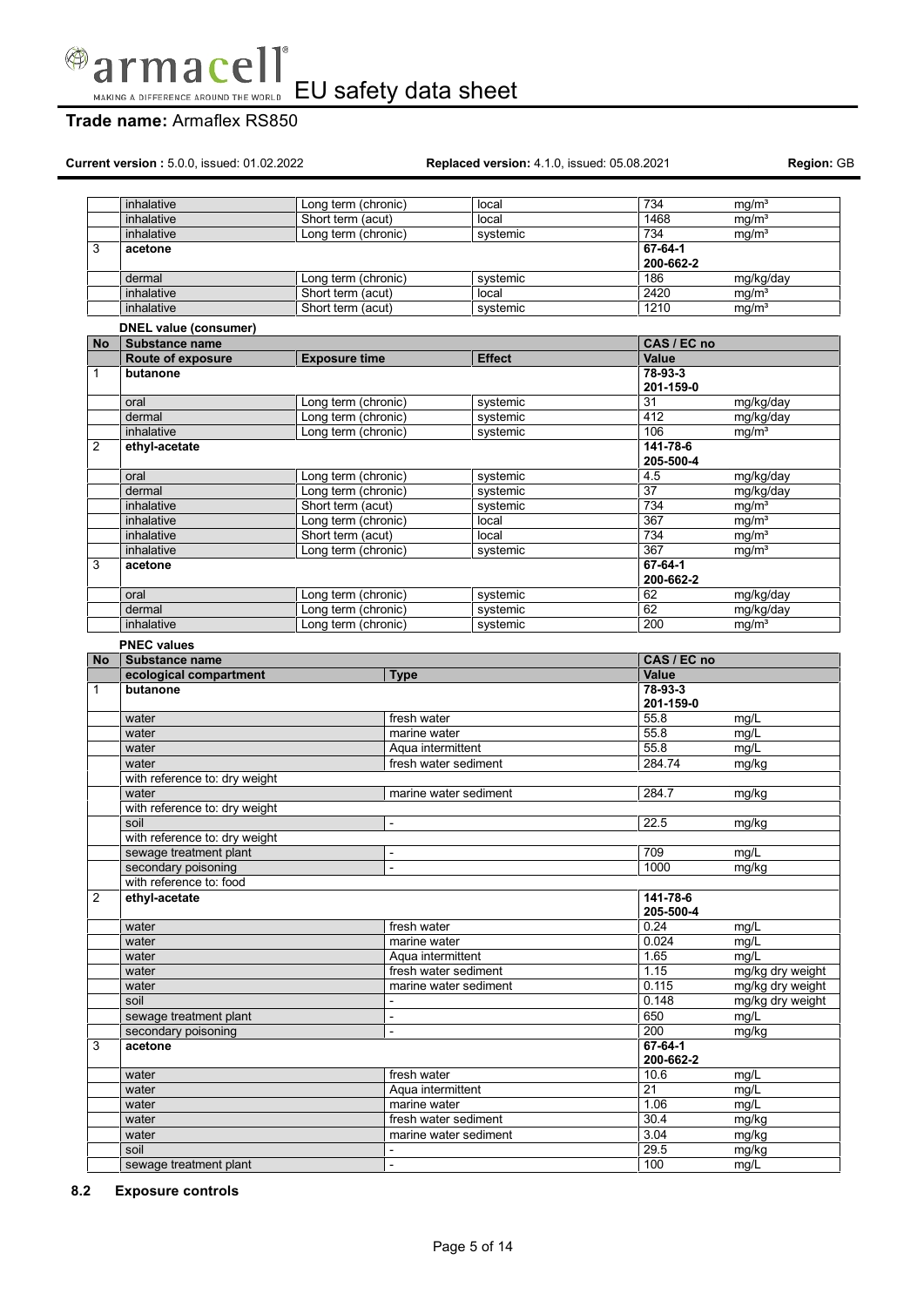

**Trade name:** Armaflex RS850

#### **Appropriate engineering controls**

No data available.

#### **Personal protective equipment**

### **Respiratory protection**

If workplace exposure limits are exceeded, a respiration protection approved for this particular job must be worn. In case of insufficient ventilation and during spray application respiratory protection necessary. In case of aerosol and mist formation, take appropriate measures for breathing protection in the event workplace threshold values are not specified.

### **Eye / face protection**

Safety glasses (EN 166)

#### **Hand protection**

Sufficient protection is given wearing suitable protective gloves checked according to i.e. EN 374, in the event of risk of skin contact with the product. Before use, the protective gloves should be tested in any case for its specific work-station suitability (i.e. mechanical resistance, product compatibility and antistatic properties). Adhere to the manufacturer's instructions and information relating to the use, storage, care and replacement of protective gloves. Protective gloves shall be replaced immediately when physically damaged or worn. Design operations thus to avoid permanent use of protective gloves.

| Appropriate Material | butyl rubber |        |     |
|----------------------|--------------|--------|-----|
| Material thickness   | 0 6          | - 08   | mm  |
| Breakthrough time    | 60           | $-120$ | min |
| Other                |              |        |     |

### Normal chemical work clothing.

**Environmental exposure controls**

No data available.

### **SECTION 9: Physical and chemical properties**

### **9.1 Information on basic physical and chemical properties**

| <b>State of aggregation</b>                     |                              |       |                |
|-------------------------------------------------|------------------------------|-------|----------------|
| liquid                                          |                              |       |                |
| <b>Form/Colour</b>                              |                              |       |                |
| pasty                                           |                              |       |                |
| yellow                                          |                              |       |                |
| <b>Odour</b>                                    |                              |       |                |
| characteristic                                  |                              |       |                |
| pH value                                        |                              |       |                |
| No data available                               |                              |       |                |
| Boiling point / boiling range                   |                              |       |                |
| Value                                           |                              | 55    | $\overline{C}$ |
| <b>Melting point/freezing point</b>             |                              |       |                |
| No data available                               |                              |       |                |
| <b>Decomposition temperature</b>                |                              |       |                |
| No data available                               |                              |       |                |
| <b>Flash point</b>                              |                              |       |                |
| Value                                           |                              | $-17$ | $\overline{C}$ |
| Ignition temperature                            |                              |       |                |
| Value                                           |                              | 260   | $\overline{C}$ |
| <b>Auto-ignition temperature</b>                |                              |       |                |
| Comments                                        | Product is not selfigniting. |       |                |
| <b>Explosive properties</b>                     |                              |       |                |
| The product does not have explosive properties. |                              |       |                |
| <b>Flammability</b>                             |                              |       |                |
| No data available                               |                              |       |                |
| Lower explosion limit                           |                              |       |                |
| Value                                           |                              | 1.1   | $%$ vol        |
| <b>Upper explosion limit</b>                    |                              |       |                |
| Value                                           |                              | 11.5  | $%$ vol        |
| Vapour pressure                                 |                              |       |                |
| Value                                           |                              | 105   | hPa            |
| Reference temperature                           |                              | 20    | $^{\circ}C$    |
| <b>Relative vapour density</b>                  |                              |       |                |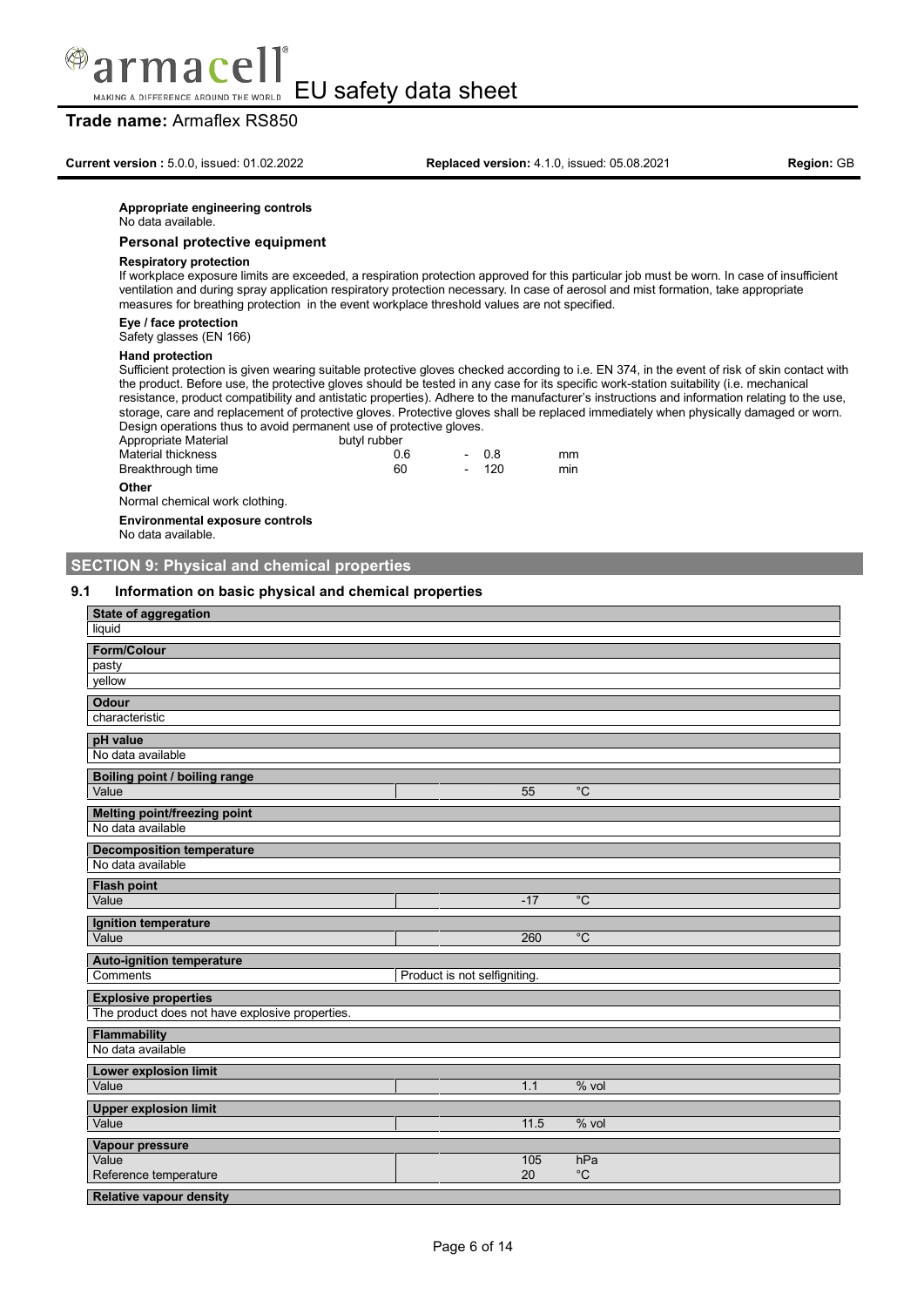

# **Trade name:** Armaflex RS850

**Current version :** 5.0.0, issued: 01.02.2022 **Replaced version:** 4.1.0, issued: 05.08.2021 **Region:** GB

| No data available                                                                                                   |             |          |                   |             |  |
|---------------------------------------------------------------------------------------------------------------------|-------------|----------|-------------------|-------------|--|
| <b>Relative density</b>                                                                                             |             |          |                   |             |  |
| No data available                                                                                                   |             |          |                   |             |  |
| <b>Density</b>                                                                                                      |             |          |                   |             |  |
| Value                                                                                                               |             | 0.842    | g/cm <sup>3</sup> |             |  |
| Reference temperature                                                                                               |             | 20       | °C                |             |  |
|                                                                                                                     |             |          |                   |             |  |
| Solubility in water                                                                                                 |             |          |                   |             |  |
| Comments                                                                                                            | immiscible  |          |                   |             |  |
| <b>Solubility</b>                                                                                                   |             |          |                   |             |  |
| No data available                                                                                                   |             |          |                   |             |  |
|                                                                                                                     |             |          |                   |             |  |
| Partition coefficient n-octanol/water (log value)                                                                   |             | CAS no.  |                   | EC no.      |  |
| <b>No</b><br><b>Substance name</b><br>$\mathbf{1}$                                                                  |             | 78-93-3  |                   | 201-159-0   |  |
| butanone<br>log Pow                                                                                                 |             |          | 0.3               |             |  |
| Reference temperature                                                                                               |             |          | 40                | $^{\circ}C$ |  |
| Method                                                                                                              | OECD 117    |          |                   |             |  |
| Source                                                                                                              | <b>ECHA</b> |          |                   |             |  |
| ethyl-acetate<br>$\overline{2}$                                                                                     |             | 141-78-6 |                   | 205-500-4   |  |
| log Pow                                                                                                             |             |          | 6.8               |             |  |
| Reference temperature                                                                                               |             |          | 25                | $^{\circ}C$ |  |
| Source                                                                                                              | <b>ECHA</b> |          |                   |             |  |
| 3<br>acetone                                                                                                        |             | 67-64-1  |                   | 200-662-2   |  |
| log Pow                                                                                                             |             |          | $-0.23$           |             |  |
| Method                                                                                                              | QSAR        |          |                   |             |  |
| Source                                                                                                              | <b>ECHA</b> |          |                   |             |  |
| <b>Viscosity</b>                                                                                                    |             |          |                   |             |  |
| Value                                                                                                               |             | 8500     | $mPa*$ s          |             |  |
|                                                                                                                     |             | 20       | $^{\circ}C$       |             |  |
|                                                                                                                     |             |          |                   |             |  |
| Reference temperature                                                                                               | dynamic     |          |                   |             |  |
| Type                                                                                                                |             |          |                   |             |  |
| <b>Solvent content</b>                                                                                              |             |          |                   |             |  |
| Value                                                                                                               |             | 80.4     | %                 |             |  |
| Solids content                                                                                                      |             |          |                   |             |  |
| Value                                                                                                               |             | 19.5     | %                 |             |  |
|                                                                                                                     |             |          |                   |             |  |
| <b>Particle characteristics</b>                                                                                     |             |          |                   |             |  |
| No data available                                                                                                   |             |          |                   |             |  |
| 9.2<br><b>Other information</b>                                                                                     |             |          |                   |             |  |
| <b>Other information</b>                                                                                            |             |          |                   |             |  |
| No data available.                                                                                                  |             |          |                   |             |  |
|                                                                                                                     |             |          |                   |             |  |
| <b>SECTION 10: Stability and reactivity</b>                                                                         |             |          |                   |             |  |
|                                                                                                                     |             |          |                   |             |  |
| 10.1<br>Reactivity<br>Dangerous reactions are not expected if the product is handled according to its intended use. |             |          |                   |             |  |

**10.2 Chemical stability** Stable under recommended storage and handling conditions (See section 7).

- **10.3 Possibility of hazardous reactions** None, when used as directed.
- **10.4 Conditions to avoid** No data available.
- **10.5 Incompatible materials** strong oxidizing agents
- **10.6 Hazardous decomposition products** None, if handled according to intended use.

## **SECTION 11: Toxicological information**

### **11.1 Information on hazard classes as defined in Regulation (EC) No 1272/2008**

|           | <b>Acute oral toxicity</b> |         |        |
|-----------|----------------------------|---------|--------|
| <b>No</b> | <b>`ubstance name</b> ∶    | CAS no. | EC no. |
|           |                            |         |        |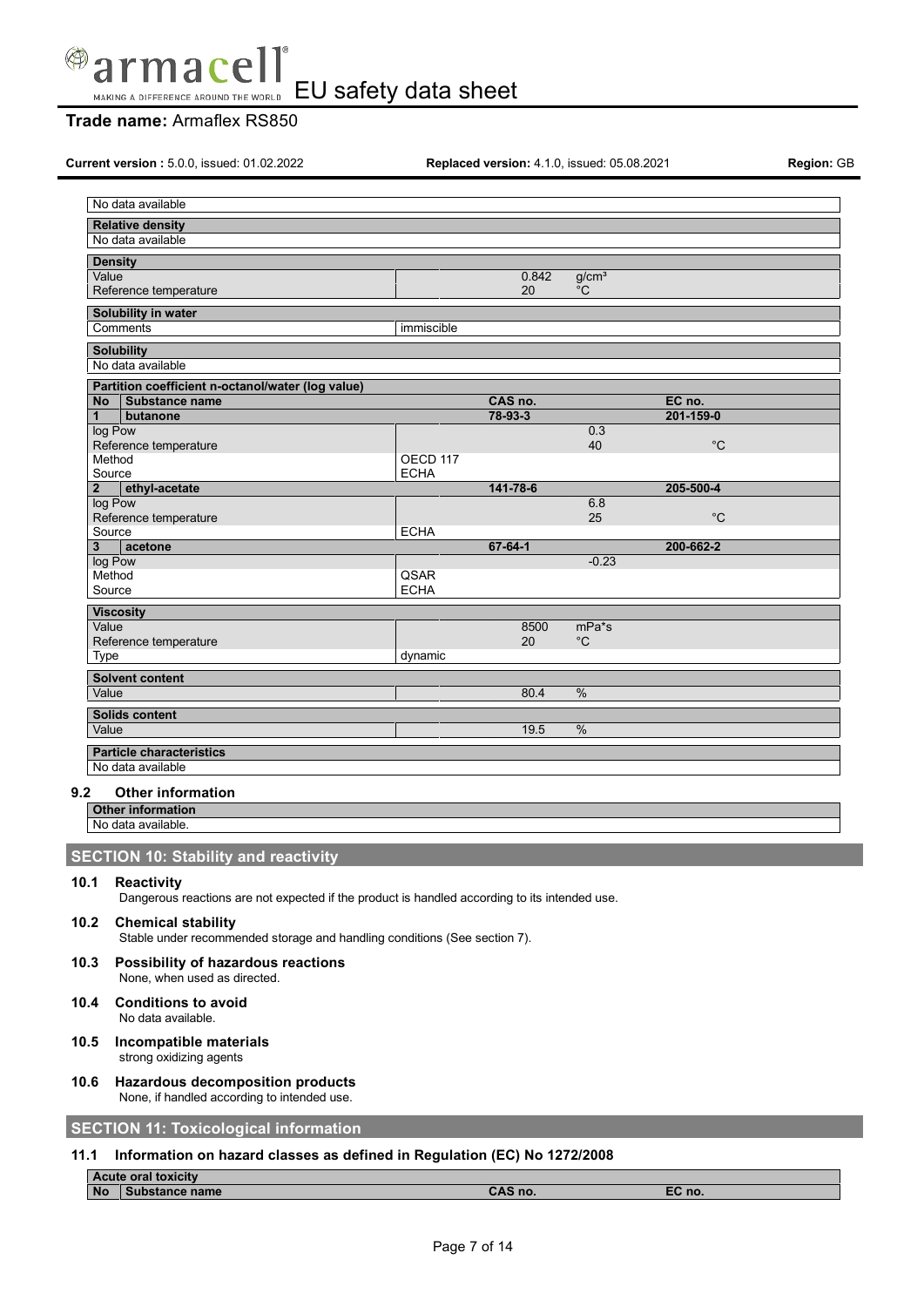

# **Trade name:** Armaflex RS850

**Current version :** 5.0.0, issued: 01.02.2022 **Replaced version:** 4.1.0, issued: 05.08.2021 **Region:** GB

| 1<br>butanone                      |                     | 78-93-3                                                           |                | 201-159-0        |
|------------------------------------|---------------------|-------------------------------------------------------------------|----------------|------------------|
| LD50                               |                     |                                                                   | 2054           | mg/kg bodyweight |
| Species                            | rat                 |                                                                   |                |                  |
| Method                             | OECD <sub>423</sub> |                                                                   |                |                  |
| Source                             | ECHA / Read across  |                                                                   |                |                  |
| $\overline{2}$<br>ethyl-acetate    |                     | 141-78-6                                                          |                | 205-500-4        |
| LD50                               | $\,$                |                                                                   | 5600           | mg/kg bodyweight |
| Species                            | rat                 |                                                                   |                |                  |
| Source                             | <b>ECHA</b>         |                                                                   |                |                  |
| 3<br>acetone                       |                     | $67 - 64 - 1$                                                     |                | 200-662-2        |
| LD50                               |                     |                                                                   | 5800           | mg/kg bodyweight |
| Species                            | rat                 |                                                                   |                |                  |
| Source                             | <b>ECHA</b>         |                                                                   |                |                  |
| Evaluation/classification          |                     | Based on available data, the classification criteria are not met. |                |                  |
| zinc oxide<br>4                    |                     | 1314-13-2                                                         |                | 215-222-5        |
| LD50                               | $\mathbf{r}$        |                                                                   | 5000           | mg/kg bodyweight |
| Species                            | rat                 |                                                                   |                |                  |
| Method                             | OECD 401            |                                                                   |                |                  |
| Source                             | ECHA                |                                                                   |                |                  |
| <b>Acute dermal toxicity</b>       |                     |                                                                   |                |                  |
| <b>No</b><br><b>Substance name</b> |                     | CAS no.                                                           |                | EC no.           |
| $\mathbf{1}$<br>ethyl-acetate      |                     | 141-78-6                                                          |                | 205-500-4        |
| LD50                               | $\geq$              |                                                                   | 20000          | mg/kg bodyweight |
| Species                            | rabbit              |                                                                   |                |                  |
| Source                             | <b>ECHA</b>         |                                                                   |                |                  |
| $\overline{2}$<br>acetone          |                     | 67-64-1                                                           |                | 200-662-2        |
| LD50                               | $\, > \,$           |                                                                   | 15800          | mg/kg bodyweight |
| Species                            | rabbit              |                                                                   |                |                  |
| Source                             | <b>ECHA</b>         |                                                                   |                |                  |
| Evaluation/classification          |                     | Based on available data, the classification criteria are not met. |                |                  |
|                                    |                     |                                                                   |                |                  |
| <b>Acute inhalational toxicity</b> |                     |                                                                   |                |                  |
| <b>No</b><br><b>Substance name</b> |                     | CAS no.                                                           |                | EC no.           |
| $\mathbf{1}$<br>acetone            |                     | 67-64-1                                                           |                | 200-662-2        |
| <b>LC50</b>                        |                     |                                                                   | 76             | mg/l             |
| Duration of exposure               |                     |                                                                   | 4              | h.               |
| State of aggregation               | Vapour              |                                                                   |                |                  |
| Species                            | rat                 |                                                                   |                |                  |
| Source                             | <b>ECHA</b>         |                                                                   |                |                  |
| Evaluation/classification          |                     | Based on available data, the classification criteria are not met. |                |                  |
| <b>Skin corrosion/irritation</b>   |                     |                                                                   |                |                  |
| Substance name<br>No               |                     | CAS no.                                                           |                | EC no.           |
| butanone<br>1                      |                     | 78-93-3                                                           |                | 201-159-0        |
| Duration of exposure               |                     |                                                                   | $\overline{4}$ | h.               |
| Species                            | rabbit              |                                                                   |                |                  |
| Method                             | OECD 404            |                                                                   |                |                  |
| Source                             | ECHA / Read across  |                                                                   |                |                  |
| Evaluation                         | non-irritant        |                                                                   |                |                  |
| $\overline{2}$<br>ethyl-acetate    |                     | 141-78-6                                                          |                | 205-500-4        |
| <b>Species</b>                     | rabbit              |                                                                   |                |                  |
| Method                             | OECD 404            |                                                                   |                |                  |
| Source                             | <b>ECHA</b>         |                                                                   |                |                  |
| Evaluation                         | low-irritant        |                                                                   |                |                  |
| Evaluation/classification          |                     | Based on available data, the classification criteria are not met. |                |                  |
| 3<br>acetone                       |                     | 67-64-1                                                           |                | 200-662-2        |
| Species                            | guinea pig          |                                                                   |                |                  |
| Source                             | <b>ECHA</b>         |                                                                   |                |                  |
| Evaluation                         | non-irritant        |                                                                   |                |                  |
| Evaluation/classification          |                     | Based on available data, the classification criteria are not met. |                |                  |
| Serious eye damage/irritation      |                     |                                                                   |                |                  |
| Substance name<br>No l             |                     | CAS no.                                                           |                | EC no.           |
| butanone<br>1                      |                     | 78-93-3                                                           |                | 201-159-0        |
| Species                            | rabbit              |                                                                   |                |                  |
| Method                             | OECD 405            |                                                                   |                |                  |
| Source                             | <b>ECHA</b>         |                                                                   |                |                  |
| Evaluation                         | irritant            |                                                                   |                |                  |
| $\mathbf{2}$<br>ethyl-acetate      |                     | 141-78-6                                                          |                | 205-500-4        |
|                                    |                     |                                                                   |                |                  |
| Species                            | rabbit              |                                                                   |                |                  |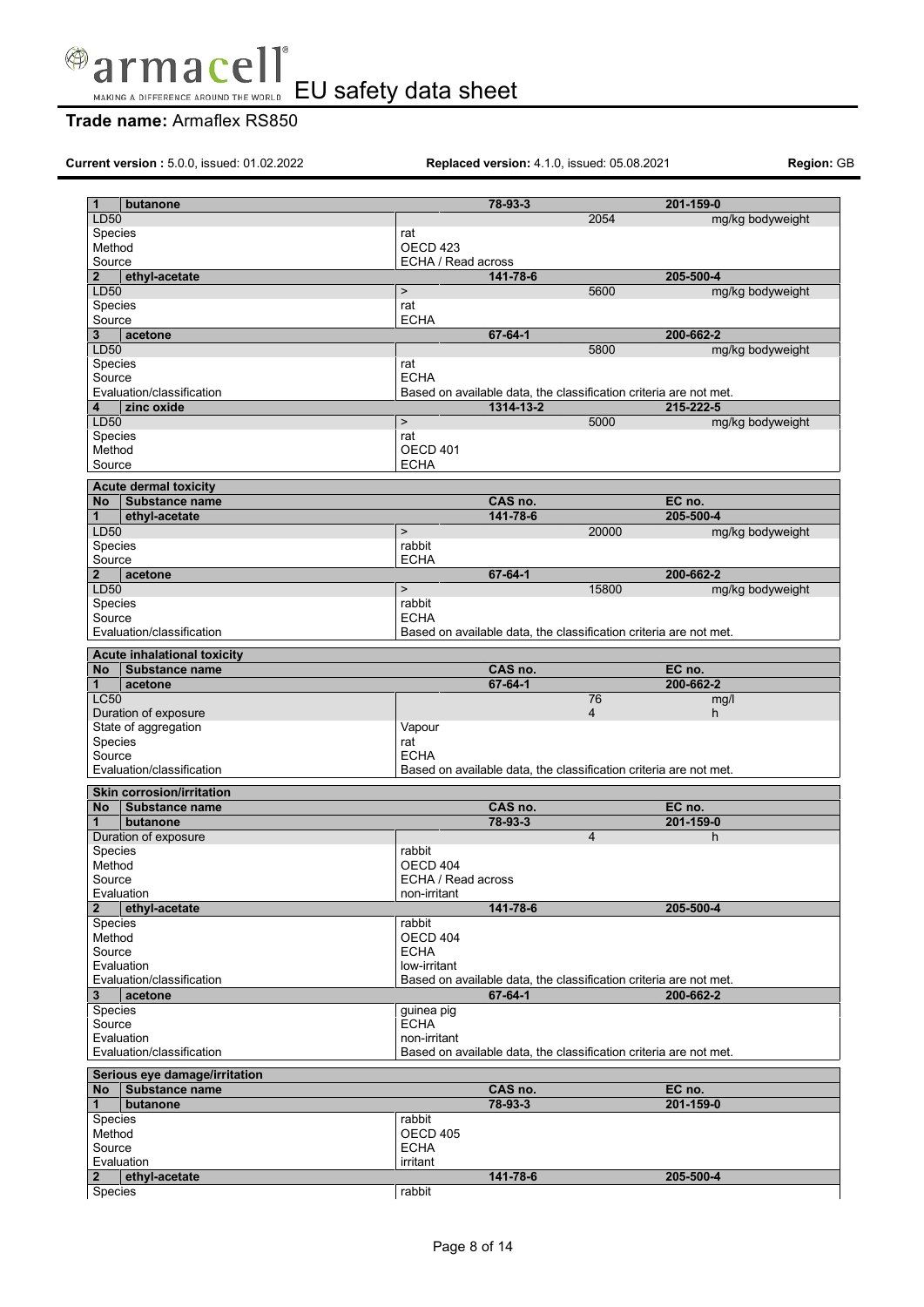

MAKING A DIFFERENCE AROUND THE WORLD EU safety data sheet

# **Trade name:** Armaflex RS850

| <b>Current version: 5.0.0. issued: 01.02.2022</b><br>Replaced version: 4.1.0, issued: 05.08.2021<br>Region: GB |                                                                   |                                                                               |
|----------------------------------------------------------------------------------------------------------------|-------------------------------------------------------------------|-------------------------------------------------------------------------------|
|                                                                                                                |                                                                   |                                                                               |
| Method                                                                                                         | OECD 405                                                          |                                                                               |
| Source                                                                                                         | <b>ECHA</b>                                                       |                                                                               |
| Evaluation                                                                                                     | low-irritant                                                      |                                                                               |
| 3<br>acetone                                                                                                   | $67 - 64 - 1$                                                     | 200-662-2                                                                     |
| Species                                                                                                        | rabbit                                                            |                                                                               |
| Method                                                                                                         | <b>OECD 405</b>                                                   |                                                                               |
| Source                                                                                                         | <b>ECHA</b>                                                       |                                                                               |
| Evaluation                                                                                                     | irritant                                                          |                                                                               |
| Evaluation/classification                                                                                      | Based on available data, the classification criteria are met.     |                                                                               |
|                                                                                                                |                                                                   |                                                                               |
| Respiratory or skin sensitisation                                                                              |                                                                   |                                                                               |
| Substance name<br><b>No</b>                                                                                    | CAS no.                                                           | EC no.                                                                        |
| 1<br>butanone                                                                                                  | 78-93-3                                                           | 201-159-0                                                                     |
| Route of exposure                                                                                              | Skin                                                              |                                                                               |
| Species                                                                                                        | guinea pig                                                        |                                                                               |
| Method                                                                                                         | OECD 406                                                          |                                                                               |
| Source                                                                                                         | <b>ECHA</b>                                                       |                                                                               |
| Evaluation                                                                                                     | non-sensitizing                                                   |                                                                               |
| $\overline{2}$<br>ethyl-acetate                                                                                | 141-78-6                                                          | 205-500-4                                                                     |
| Route of exposure                                                                                              | Skin                                                              |                                                                               |
| <b>Species</b>                                                                                                 | guinea pig                                                        |                                                                               |
| Method                                                                                                         | OECD 406                                                          |                                                                               |
| Source                                                                                                         | <b>ECHA</b>                                                       |                                                                               |
| Evaluation                                                                                                     | non-sensitizing                                                   |                                                                               |
| acetone<br>3                                                                                                   | $67 - 64 - 1$                                                     | 200-662-2                                                                     |
| Route of exposure                                                                                              | Skin                                                              |                                                                               |
| Species                                                                                                        | guinea pig                                                        |                                                                               |
| Source                                                                                                         | <b>ECHA</b>                                                       |                                                                               |
| Evaluation                                                                                                     | non-sensitizing                                                   |                                                                               |
| Evaluation/classification                                                                                      | Based on available data, the classification criteria are not met. |                                                                               |
|                                                                                                                |                                                                   |                                                                               |
| Germ cell mutagenicity                                                                                         |                                                                   |                                                                               |
| <b>No</b><br>Substance name                                                                                    | CAS no.                                                           | EC no.                                                                        |
| butanone<br>1                                                                                                  | 78-93-3                                                           | 201-159-0                                                                     |
| Type of examination                                                                                            | in vitro gene mutation study in bacteria                          |                                                                               |
| Species                                                                                                        | Salmonella typhimurium                                            |                                                                               |
| Method                                                                                                         | OECD 471                                                          |                                                                               |
| Source                                                                                                         | <b>ECHA</b>                                                       |                                                                               |
| Evaluation/classification                                                                                      | Based on available data, the classification criteria are not met. |                                                                               |
| Type of examination                                                                                            | In vitro Mammalian Chromosomal Aberration Test                    |                                                                               |
| Species                                                                                                        | rat                                                               |                                                                               |
| Method                                                                                                         | OECD 473                                                          |                                                                               |
| Source                                                                                                         | <b>ECHA</b>                                                       |                                                                               |
| Evaluation/classification                                                                                      | Based on available data, the classification criteria are not met. |                                                                               |
| Type of examination                                                                                            | In vitro mammalian cell gene mutation test                        |                                                                               |
| Species                                                                                                        | Mouse lymphoma cells                                              |                                                                               |
| Method                                                                                                         | OECD 476                                                          |                                                                               |
| Source                                                                                                         | <b>ECHA</b>                                                       |                                                                               |
| Evaluation/classification                                                                                      | Based on available data, the classification criteria are not met. |                                                                               |
| Type of examination                                                                                            |                                                                   | In vivo mammalian somatic cell study: cytogenicity / erythrocyte micronucleus |
| Species                                                                                                        | mouse                                                             |                                                                               |
| Method                                                                                                         | OECD 474                                                          |                                                                               |
| Source                                                                                                         | <b>ECHA</b>                                                       |                                                                               |
| Evaluation/classification                                                                                      | Based on available data, the classification criteria are not met. |                                                                               |
| acetone<br>$\mathbf{2}$                                                                                        | $67 - 64 - 1$                                                     | 200-662-2                                                                     |
| Type of examination                                                                                            | in vitro gene mutation study in bacteria                          |                                                                               |
| Species                                                                                                        | Salmonella typhimurium                                            |                                                                               |
| Method                                                                                                         | OECD 471                                                          |                                                                               |
| Source                                                                                                         | <b>ECHA</b>                                                       |                                                                               |
| Evaluation/classification                                                                                      | Based on available data, the classification criteria are not met. |                                                                               |
| Type of examination                                                                                            | In vitro Mammalian Chromosomal Aberration Test                    |                                                                               |
| Species                                                                                                        |                                                                   |                                                                               |
|                                                                                                                | Chinese hamster Ovary (CHO)                                       |                                                                               |
| Method                                                                                                         | OECD 473                                                          |                                                                               |
| Source                                                                                                         | <b>ECHA</b>                                                       |                                                                               |
| Evaluation/classification                                                                                      | Based on available data, the classification criteria are not met. |                                                                               |
| Type of examination                                                                                            | in vitro gene mutation study in mammalian cells                   |                                                                               |
| Species                                                                                                        | Mouse lymphoma cells                                              |                                                                               |
| Method                                                                                                         | OECD 476                                                          |                                                                               |
| Source                                                                                                         | <b>ECHA</b>                                                       |                                                                               |
| Evaluation/classification                                                                                      | Based on available data, the classification criteria are not met. |                                                                               |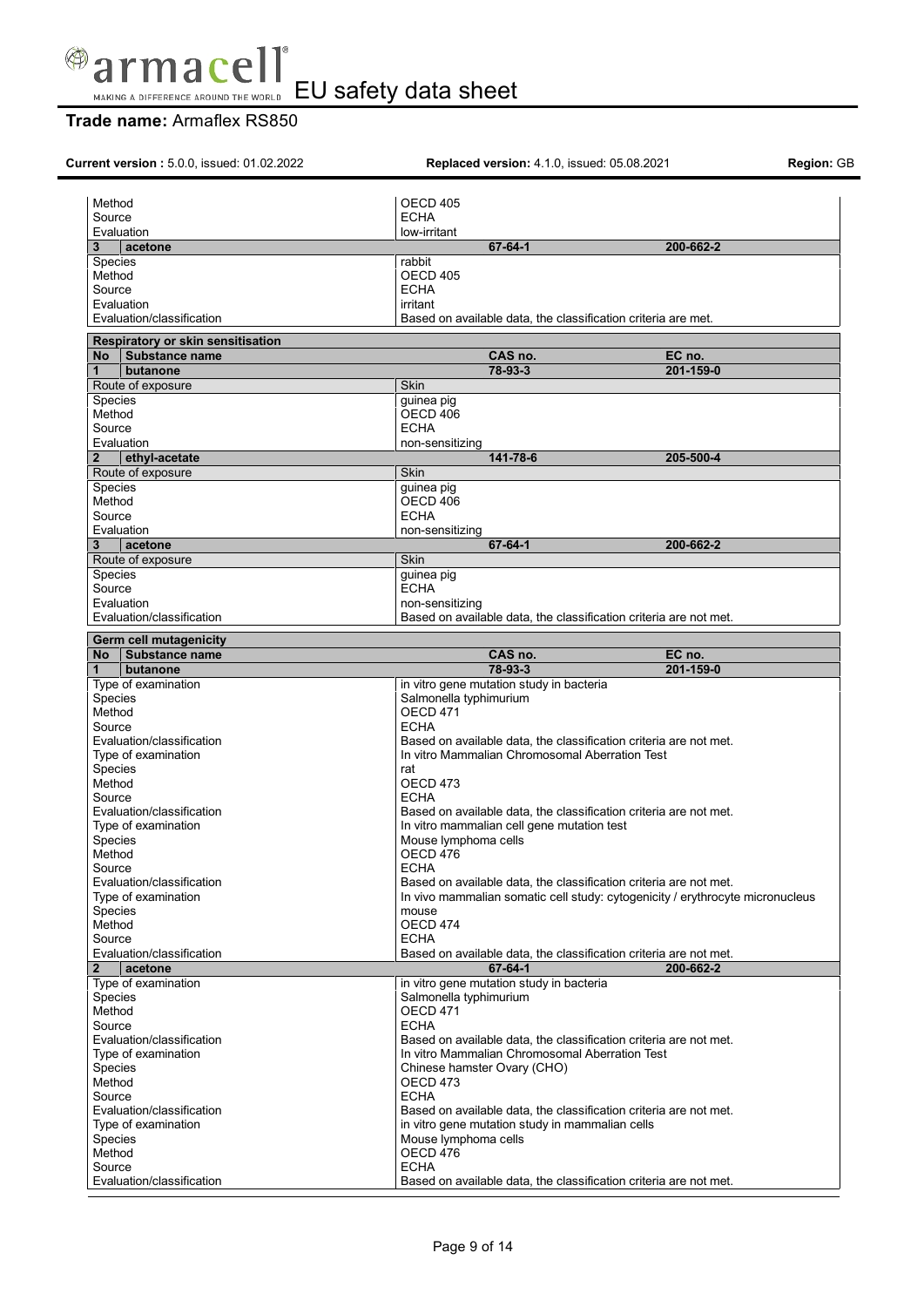

# **Trade name:** Armaflex RS850

**Current version :** 5.0.0, issued: 01.02.2022 **Replaced version:** 4.1.0, issued: 05.08.2021 **Region:** GB

| <b>Reproduction toxicity</b>    |                                                                   |        |           |
|---------------------------------|-------------------------------------------------------------------|--------|-----------|
| <b>No</b><br>Substance name     | CAS no.                                                           | EC no. |           |
| butanone<br>1                   | 78-93-3                                                           |        | 201-159-0 |
| Route of exposure               | inhalational                                                      |        |           |
| Type of examination             | Prenatal Developmental Toxicity Study                             |        |           |
| Species                         | rat                                                               |        |           |
| Method                          | OECD 414                                                          |        |           |
| Source                          | <b>ECHA</b>                                                       |        |           |
| Evaluation/classification       | Based on available data, the classification criteria are not met. |        |           |
| acetone<br>$\overline{2}$       | $67 - 64 - 1$                                                     |        | 200-662-2 |
| Route of exposure               | inhalational                                                      |        |           |
| <b>NOAEC</b>                    |                                                                   | 2200   | ppm       |
| Type of examination             | Prenatal Developmental Toxicity Study                             |        |           |
| <b>Species</b>                  | rat                                                               |        |           |
| Method                          | OECD 414                                                          |        |           |
| Source                          | <b>ECHA</b>                                                       |        |           |
| Evaluation/classification       | Based on available data, the classification criteria are not met. |        |           |
| Carcinogenicity                 |                                                                   |        |           |
| Substance name<br>No            | CAS no.                                                           | EC no. |           |
| $\mathbf{1}$<br>butanone        | 78-93-3                                                           |        | 201-159-0 |
| Source                          | <b>ECHA</b>                                                       |        |           |
| Evaluation/classification       | Based on available data, the classification criteria are not met. |        |           |
| $\overline{2}$<br>acetone       | 67-64-1                                                           |        | 200-662-2 |
| Route of exposure               | dermal                                                            |        |           |
| Type of examination             | Toxicity study                                                    |        |           |
| Species                         | mouse                                                             |        |           |
| Source                          | <b>ECHA</b>                                                       |        |           |
| Evaluation/classification       | Based on available data, the classification criteria are not met. |        |           |
| <b>STOT - single exposure</b>   |                                                                   |        |           |
| No data available               |                                                                   |        |           |
|                                 |                                                                   |        |           |
| <b>STOT - repeated exposure</b> |                                                                   |        |           |
| Substance name<br>No l          | CAS no.                                                           | EC no. |           |
| $\mathbf{1}$<br>butanone        | 78-93-3                                                           |        | 201-159-0 |
| Route of exposure               | inhalational                                                      |        |           |
| <b>Species</b>                  | rat                                                               |        |           |
| Method                          | OECD 413                                                          |        |           |
| Source                          | <b>ECHA</b>                                                       |        |           |
| Evaluation/classification       | Based on available data, the classification criteria are not met. |        |           |
| $\overline{2}$<br>acetone       | $67 - 64 - 1$                                                     |        | 200-662-2 |
| Route of exposure               | oral                                                              |        |           |
| <b>NOAEL</b>                    |                                                                   | 10000  | ppm       |
| Species                         | rat                                                               |        |           |
| Method                          | OECD 408                                                          |        |           |
| Source                          | <b>ECHA</b>                                                       |        |           |
| Evaluation/classification       | Based on available data, the classification criteria are not met. |        |           |
| Route of exposure               | inhalational                                                      |        |           |
| <b>NOAEC</b>                    |                                                                   | 19000  | ppm       |
| Species                         | rat                                                               |        |           |
| Source                          | <b>ECHA</b>                                                       |        |           |
| Evaluation/classification       | Based on available data, the classification criteria are not met. |        |           |
| <b>Aspiration hazard</b>        |                                                                   |        |           |
| No data available               |                                                                   |        |           |
|                                 |                                                                   |        |           |

**Delayed and immediate effects as well as chronic effects from short and long-term exposure**

Inhalation of the vapours causes irritation of the respiratory tract and mucous membrane, headaches, nausea, giddiners, vomiting.

### **11.2 Information on other hazards**

**Endocrine disrupting properties** No data available. **Other information** No data available.

**SECTION 12: Ecological information**

**12.1 Toxicity**

**Toxicity to fish (acute)**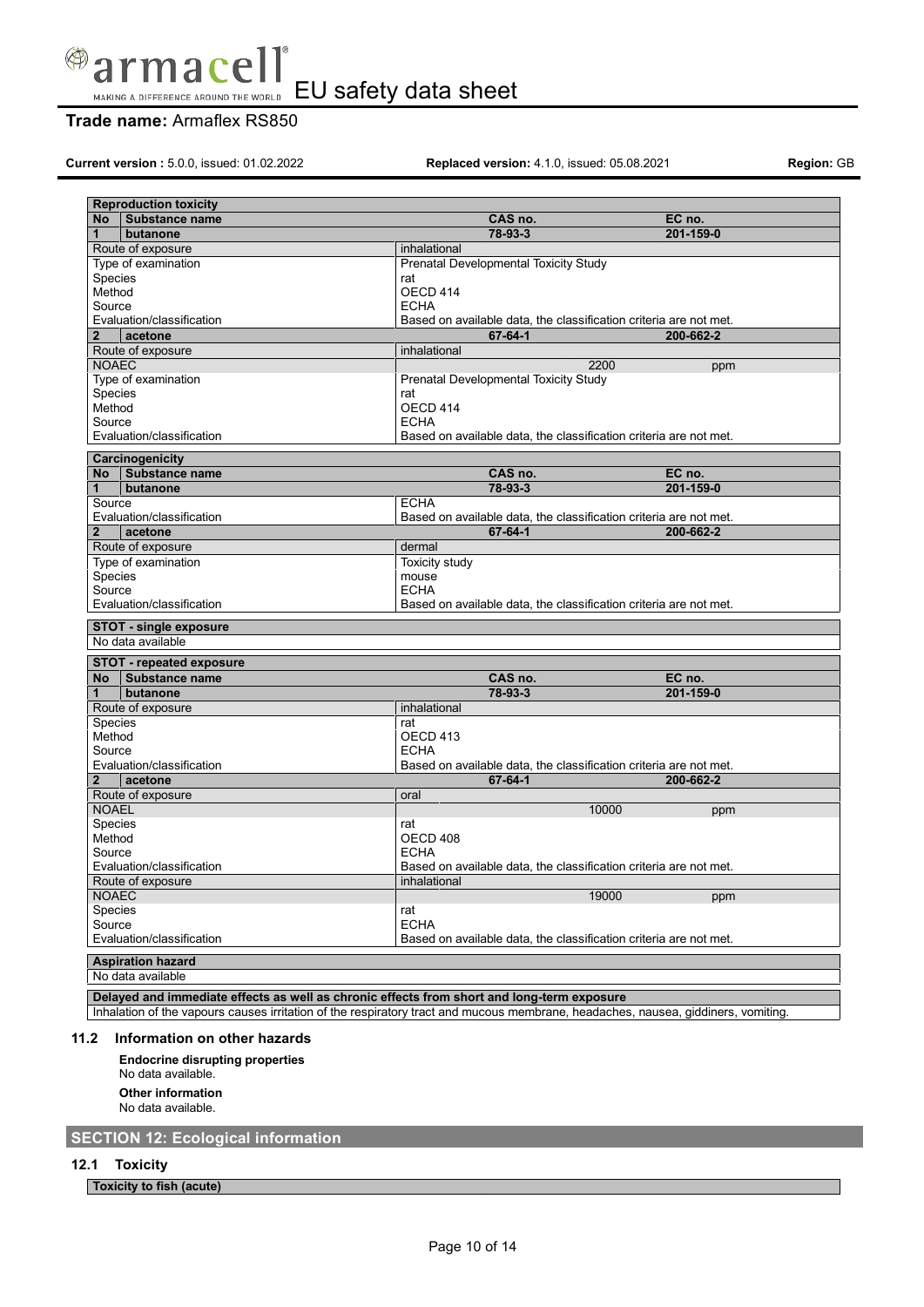

# **Trade name:** Armaflex RS850

**Current version :** 5.0.0, issued: 01.02.2022 **Replaced version:** 4.1.0, issued: 05.08.2021 **Region:** GB

| <b>No</b>        | <b>Substance name</b>                | CAS no.                                                           |           | EC no.    |
|------------------|--------------------------------------|-------------------------------------------------------------------|-----------|-----------|
| 1                | butanone                             | 78-93-3                                                           |           | 201-159-0 |
| <b>LC50</b>      |                                      |                                                                   | 2993      | mg/l      |
|                  | Duration of exposure                 |                                                                   | 96        | h.        |
| Species          |                                      | Pimephales promelas                                               |           |           |
| Method           |                                      | OECD <sub>203</sub>                                               |           |           |
| Source           |                                      | <b>ECHA</b>                                                       |           |           |
| $\overline{2}$   | ethyl-acetate                        | 141-78-6                                                          |           | 205-500-4 |
| <b>LC50</b>      |                                      |                                                                   | 230<br>96 | mg/l<br>h |
| Species          | Duration of exposure                 | Pimephales promelas                                               |           |           |
| Source           |                                      | <b>ECHA</b>                                                       |           |           |
| 3                | acetone                              | $67 - 64 - 1$                                                     |           | 200-662-2 |
| <b>LC50</b>      |                                      |                                                                   | 5540      | mg/l      |
|                  | Duration of exposure                 |                                                                   | 96        | h         |
| Species          |                                      | Oncorhynchus mykiss                                               |           |           |
| Source           |                                      | <b>ECHA</b>                                                       |           |           |
|                  | Evaluation/classification            | Based on available data, the classification criteria are not met. |           |           |
|                  | <b>Toxicity to fish (chronic)</b>    |                                                                   |           |           |
|                  | No data available                    |                                                                   |           |           |
|                  | <b>Toxicity to Daphnia (acute)</b>   |                                                                   |           |           |
| No               | Substance name                       | CAS no.                                                           |           | EC no.    |
| $\mathbf 1$      | butanone                             | 78-93-3                                                           |           | 201-159-0 |
| <b>EC50</b>      |                                      |                                                                   | 308       | mg/l      |
|                  | Duration of exposure                 |                                                                   | 48        | h.        |
| <b>Species</b>   |                                      | Daphnia magna                                                     |           |           |
| Method           |                                      | OECD <sub>202</sub>                                               |           |           |
| Source           |                                      | <b>ECHA</b>                                                       |           |           |
| 2<br><b>EC50</b> | ethyl-acetate                        | 141-78-6                                                          | 1350      | 205-500-4 |
|                  | Duration of exposure                 |                                                                   | 48        | mg/l<br>h |
| Species          |                                      | Daphnia magna                                                     |           |           |
| Source           |                                      | <b>ECHA</b>                                                       |           |           |
| 3                | acetone                              | 67-64-1                                                           |           | 200-662-2 |
| <b>EC50</b>      |                                      |                                                                   | 8800      | mg/l      |
|                  | Duration of exposure                 |                                                                   | 48        | h         |
| Species          |                                      | Daphnia pulex                                                     |           |           |
| Source           |                                      | <b>ECHA</b>                                                       |           |           |
|                  | Evaluation/classification            | Based on available data, the classification criteria are not met. |           |           |
|                  | <b>Toxicity to Daphnia (chronic)</b> |                                                                   |           |           |
|                  | No data available                    |                                                                   |           |           |
|                  | Toxicity to algae (acute)            |                                                                   |           |           |
| No l             | Substance name                       | CAS no.                                                           |           | EC no.    |
| 1                | butanone                             | 78-93-3                                                           |           | 201-159-0 |
| EC50             |                                      |                                                                   | 2029      | mg/l      |
|                  | Duration of exposure                 |                                                                   | 96        | h         |
| Species          |                                      | Pseudokirchneriella subcapitata                                   |           |           |
| Method           |                                      | OECD <sub>201</sub>                                               |           |           |
| Source           |                                      | <b>ECHA</b>                                                       |           |           |
|                  | <b>Toxicity to algae (chronic)</b>   |                                                                   |           |           |
|                  | No data available                    |                                                                   |           |           |
|                  | <b>Bacteria toxicity</b>             |                                                                   |           |           |
|                  | No data available                    |                                                                   |           |           |
|                  |                                      |                                                                   |           |           |

## **12.2 Persistence and degradability**

|                 | <b>Biodegradability</b> |                        |           |  |
|-----------------|-------------------------|------------------------|-----------|--|
| <b>No</b>       | <b>Substance name</b>   | CAS no.                | EC no.    |  |
|                 | butanone                | 78-93-3                | 201-159-0 |  |
| <b>Type</b>     |                         | aerobic biodegradation |           |  |
| Value           |                         | 98                     | $\%$      |  |
| <b>Duration</b> |                         | 28                     | day(s)    |  |
| Method          |                         | OECD 301 D             |           |  |
| Source          |                         | <b>ECHA</b>            |           |  |
|                 | Evaluation              | readily biodegradable  |           |  |
|                 | ethyl-acetate           | 141-78-6               | 205-500-4 |  |
| Source          |                         | <b>ECHA</b>            |           |  |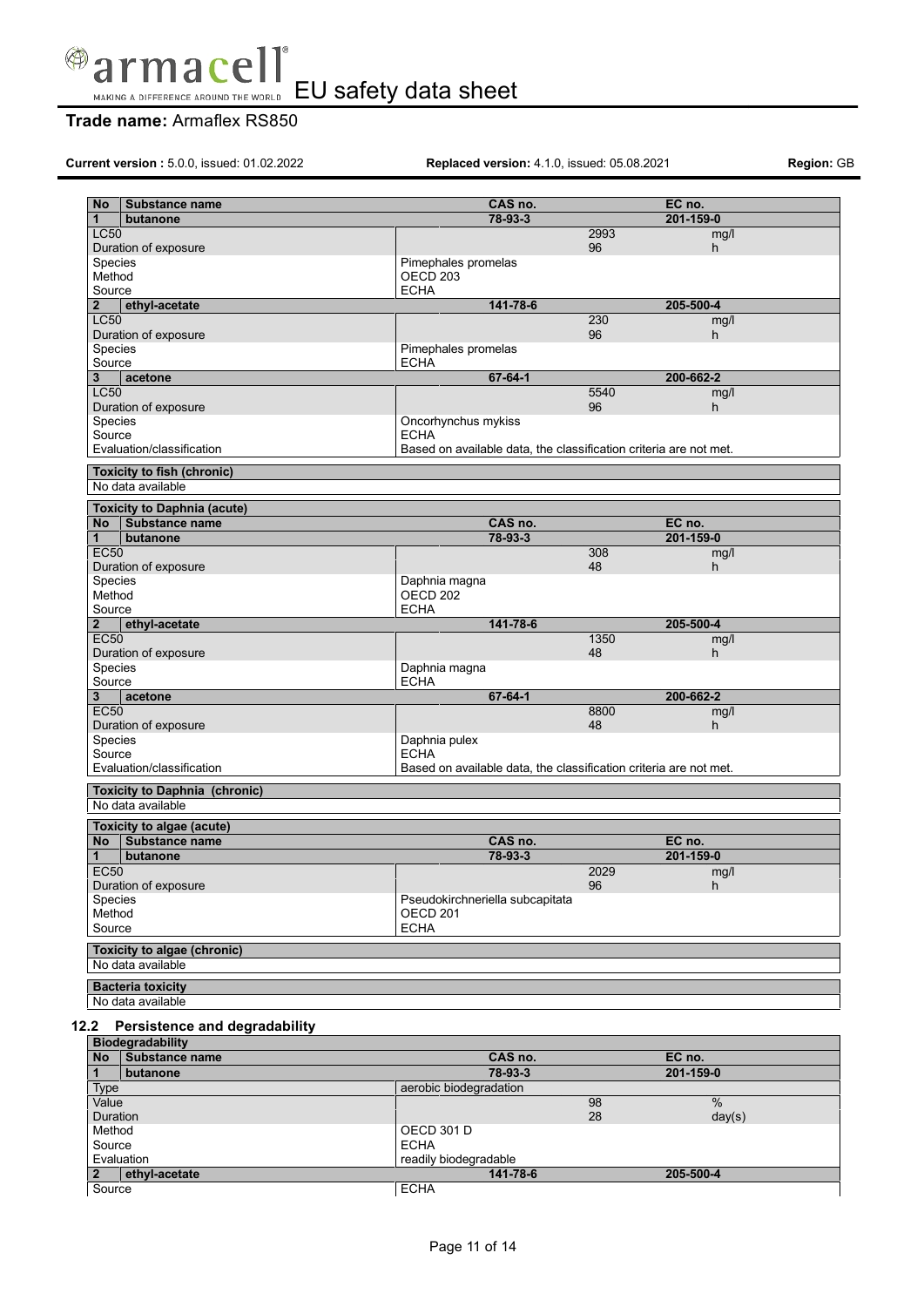

# **Trade name:** Armaflex RS850

**Current version :** 5.0.0, issued: 01.02.2022 **Replaced version:** 4.1.0, issued: 05.08.2021 **Region:** GB Evaluation readily biodegradable<br>3 **acetone** 67-64-1 **3 acetone 67-64-1 200-662-2** Type and a series are according to the series of the series are all the series of the series of the series of the series of the series of the series of the series of the series of the series of the series of the series of Value  $90.9$  % and  $100$  . The contract of  $100$  m and  $100$  m and  $100$  m and  $100$  m and  $100$  m and  $100$  m and  $100$  m and  $100$  m and  $100$  m and  $100$  m and  $100$  m and  $100$  m and  $100$  m and  $100$  m and  $100$  m an Duration 28 day(s)

### **12.3 Bioaccumulative potential**

Method **OECD** 301 B Source ECHA

Evaluation **readily biodegradable** 

| Partition coefficient n-octanol/water (log value) |                                        |             |         |     |             |
|---------------------------------------------------|----------------------------------------|-------------|---------|-----|-------------|
| <b>No</b>                                         | <b>Substance name</b>                  |             | CAS no. |     | EC no.      |
| 1                                                 | butanone                               |             | 78-93-3 |     | 201-159-0   |
| log Pow                                           |                                        |             |         | 0.3 |             |
|                                                   | Reference temperature                  |             |         | 40  | $^{\circ}C$ |
| Method                                            |                                        | OECD 117    |         |     |             |
| Source                                            |                                        | <b>ECHA</b> |         |     |             |
| $\overline{2}$                                    | 141-78-6<br>205-500-4<br>ethyl-acetate |             |         |     |             |
| log Pow                                           |                                        |             |         | 6.8 |             |
| Reference temperature                             |                                        |             |         | 25  | $^{\circ}C$ |
| <b>ECHA</b><br>Source                             |                                        |             |         |     |             |
| 3                                                 | acetone                                |             | 67-64-1 |     | 200-662-2   |
| log Pow                                           |                                        |             | $-0.23$ |     |             |
| Method                                            |                                        | QSAR        |         |     |             |
| Source                                            |                                        | <b>ECHA</b> |         |     |             |

### **12.4 Mobility in soil**

No data available.

### **12.5 Results of PBT and vPvB assessment**

| Results of PBT and vPvB assessment |                    |  |
|------------------------------------|--------------------|--|
| l PBT assessment                   | No data available. |  |
| vPvB assessment                    | No data available. |  |

### **12.6 Endocrine disrupting properties**

No data available.

### **12.7 Other adverse effects**

No data available.

### **12.8 Other information**

**Other information** Do not discharge into drains or waters and do not dispose of in public landfills. Do not discharge product unmonitored into the environment.

### **SECTION 13: Disposal considerations**

**13.1 Waste treatment methods**

#### **Product**

Waste code 08 04 09<sup>\*</sup> waste adhesives and sealants containing organic solvents or other hazardous substances

Allocation of a waste code number, according to the European Waste Catalogue, should be carried out in agreement with the regional waste disposal company.

dispose of in accordance with local regulation.

### **Packaging**

Waste code 15 01 10\* packaging containing residues of or contaminated by hazardous substances Residues must be removed from packaging and when emptied completely disposed of in accordance with the regulations for waste removal. Incompletely emptied packaging must be disposed of in the form of disposal specified by the regional disposer.

### **SECTION 14: Transport information**

### **14.1 Transport ADR/RID/ADN**

| Class                   | 3                                                                        |
|-------------------------|--------------------------------------------------------------------------|
| Classification code     | F1                                                                       |
| Packing group           | Ш                                                                        |
| UN number               | <b>UN1133</b>                                                            |
| Proper shipping name    | <b>ADHESIVES</b>                                                         |
| Tunnel restriction code |                                                                          |
| Label                   | 3                                                                        |
| Comments                | Classification in packing group III according to ADR (chapter 2.2.3.1.4) |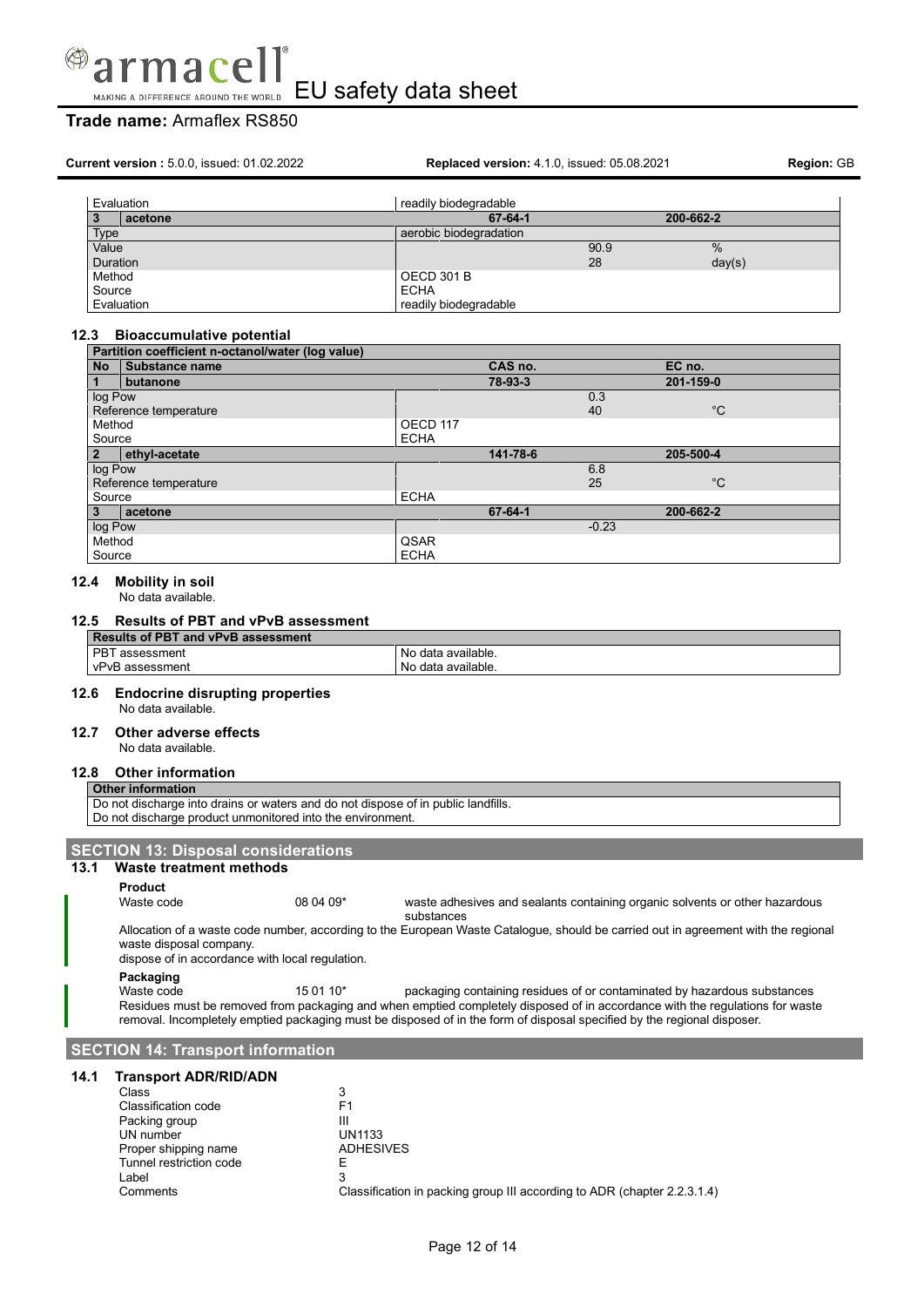

# **Trade name:** Armaflex RS850

| 14.2 | <b>Transport IMDG</b><br>Class<br>Packing group<br>UN number<br>Proper shipping name<br><b>EmS</b><br>Label<br>Comments                                                                                                                                                                                                          | 3<br>Ш<br><b>UN1133</b><br><b>ADHESIVES</b><br>$F-E$ , S-D<br>3<br>Classification in packing group III according to IMDG-Code (chapter 2.3.2.3)                                                                                                                                                                                                       |                 |  |
|------|----------------------------------------------------------------------------------------------------------------------------------------------------------------------------------------------------------------------------------------------------------------------------------------------------------------------------------|-------------------------------------------------------------------------------------------------------------------------------------------------------------------------------------------------------------------------------------------------------------------------------------------------------------------------------------------------------|-----------------|--|
| 14.3 | <b>Transport ICAO-TI / IATA</b><br>Class<br>Packing group<br>UN number<br>Proper shipping name<br>Label<br>Comments                                                                                                                                                                                                              | 3<br>III<br><b>UN1133</b><br>Adhesives<br>3<br>Classification in packing group III according to IATA-DGR, chapter 3.3.3.1.1                                                                                                                                                                                                                           |                 |  |
| 14.4 | <b>Other information</b><br>No data available.                                                                                                                                                                                                                                                                                   |                                                                                                                                                                                                                                                                                                                                                       |                 |  |
| 14.5 | <b>Environmental hazards</b><br>Information on environmental hazards, if relevant, please see 14.1 - 14.3.                                                                                                                                                                                                                       |                                                                                                                                                                                                                                                                                                                                                       |                 |  |
| 14.6 | Special precautions for user<br>No data available.                                                                                                                                                                                                                                                                               |                                                                                                                                                                                                                                                                                                                                                       |                 |  |
| 14.7 | Maritime transport in bulk according to IMO instruments<br>Not relevant                                                                                                                                                                                                                                                          |                                                                                                                                                                                                                                                                                                                                                       |                 |  |
|      | <b>SECTION 15: Regulatory information</b>                                                                                                                                                                                                                                                                                        |                                                                                                                                                                                                                                                                                                                                                       |                 |  |
| 15.1 | <b>EU</b> regulations                                                                                                                                                                                                                                                                                                            | Safety, health and environmental regulations/legislation specific for the substance or mixture                                                                                                                                                                                                                                                        |                 |  |
|      |                                                                                                                                                                                                                                                                                                                                  | Regulation (EC) No 1907/2006 (REACH) Annex XIV (List of substances subject to authorisation)<br>According to the data available and/or specifications supplied by upstream suppliers, this product does not contain any substances<br>considered as substances requiring authorisation as listed on Annex XIV of the REACH requlation (EC) 1907/2006. |                 |  |
|      |                                                                                                                                                                                                                                                                                                                                  | REACH candidate list of substances of very high concern (SVHC) for authorisation                                                                                                                                                                                                                                                                      |                 |  |
|      | According to available data and the information provided by preliminary suppliers, the product does not contain substances that are<br>considered substances meeting the criteria for inclusion in annex XIV (List of Substances Subject to Authorisation) as laid down in Article<br>57 and article 59 of REACH (EC) 1907/2006. |                                                                                                                                                                                                                                                                                                                                                       |                 |  |
|      |                                                                                                                                                                                                                                                                                                                                  | Regulation (EC) No 1907/2006 (REACH) Annex XVII: RESTRICTIONS ON THE MANUFACTURE, PLACING ON THE MARKET<br>AND USE OF CERTAIN DANGEROUS SUBSTANCES, MIXTURES AND ARTICLES<br>The product is considered being subject to REACH regulation (EC) 1907/2006 annex XVII.                                                                                   | No 3,40         |  |
|      |                                                                                                                                                                                                                                                                                                                                  | Directive 2012/18/EU on the control of major-accident hazards involving dangerous substances                                                                                                                                                                                                                                                          |                 |  |
|      | This product is subject to Part I of Annex I, risk category:                                                                                                                                                                                                                                                                     |                                                                                                                                                                                                                                                                                                                                                       | P <sub>5c</sub> |  |

**Directive 2010/75/EU on industrial emissions (integrated pollution prevention and control)** VOC content 80.4 %

### **15.2 Chemical safety assessment**

A chemical safety assessment has not been carried out for this mixture.

### **SECTION 16: Other information**

### **Further information**

Authors responsible for the compilation of the material safety data sheet: UMCO GmbH - D-21107 Hamburg, Georg-Wilhelm-Strasse 187, Tel.: +49(40)555 546 300, Fax: +49(40)555 546 357, e-mail: umco@umco.de.

The information is based on our current knowledge however it does not represent a guarantee of product properties nor does it create any legal obligation.

#### **Sources of key data used to compile the data sheet:**

Regulation (EC) No 1907/2006 (REACH), 1272/2008 (CLP) as amended in each case.

Directives 2000/39/EC, 2006/15/EC, 2009/161/EU, (EU) 2017/164.

National Threshold Limit Values of the corresponding countries as amended in each case.

Transport regulations according to ADR, RID, IMDG, IATA as amended in each case.

The data sources used to determine physical, toxic and ecotoxic data, are indicated directly in the corresponding section.

#### Full text of the H- and EUH- phrases drawn up in sections 2 and 3 (provided not already drawn up in these sections)<br>EUH066 Repeated exposure may cause skin dryness or cracking. Repeated exposure may cause skin dryness or cracking.